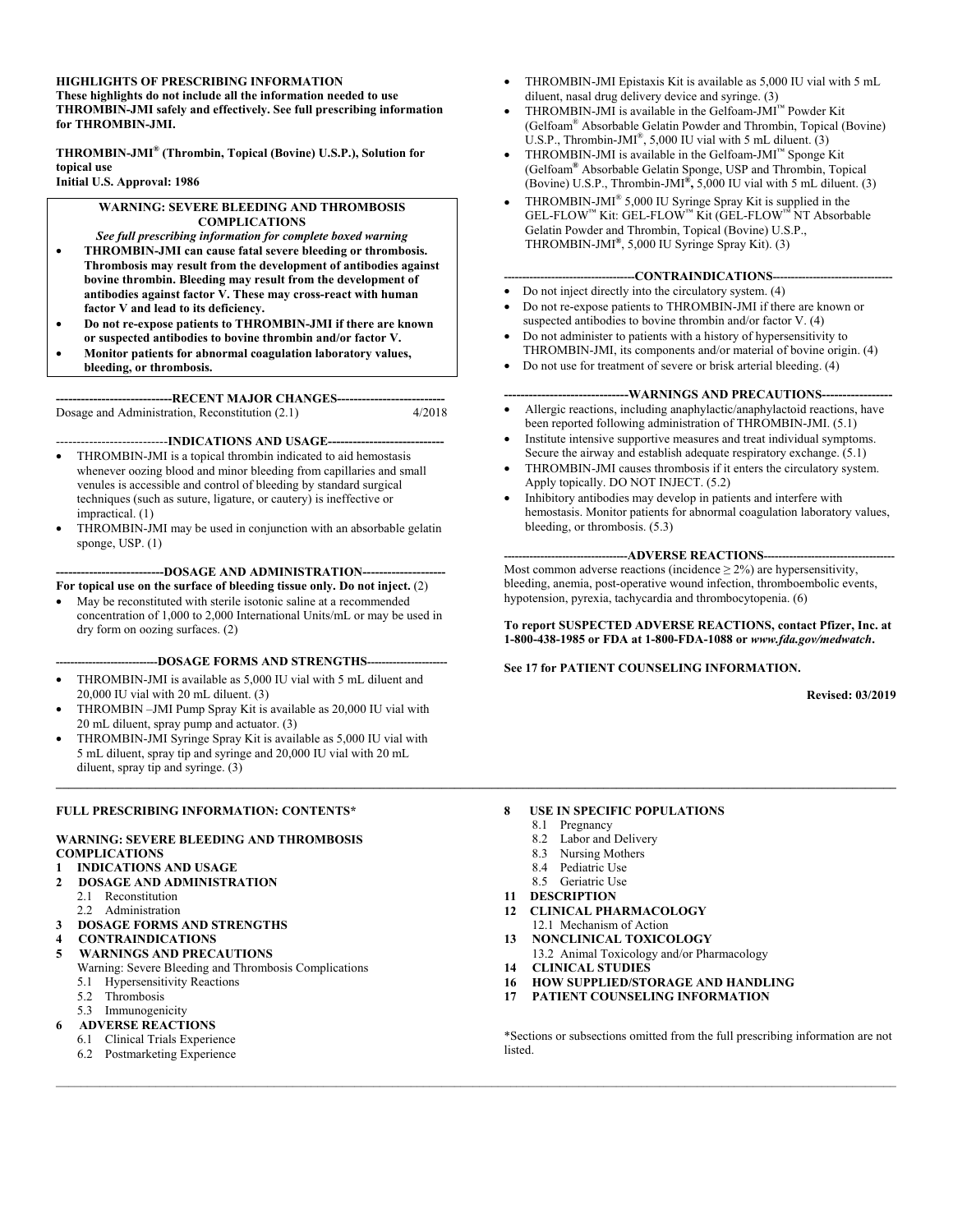## **FULL PRESCRIBING INFORMATION**

## **WARNING: SEVERE BLEEDING AND THROMBOSIS COMPLICATIONS**

- **THROMBIN-JMI® can cause fatal severe bleeding or thrombosis. Thrombosis may result from the development of antibodies against bovine thrombin. Bleeding may result from the development of antibodies against factor V. These may cross-react with human factor V and lead to its deficiency.**
- **Do not re-expose patients to THROMBIN-JMI if there are known or suspected antibodies to bovine thrombin and/or factor V.**
- **Monitor patients for abnormal coagulation laboratory values, bleeding, or thrombosis.**

## **1 INDICATIONS AND USAGE**

THROMBIN-JMI is topical bovine thrombin indicated to aid hemostasis whenever oozing blood and minor bleeding from capillaries and small venules is accessible and control of bleeding by standard surgical techniques (such as suture, ligature, or cautery) is ineffective or impractical.

In various types of surgeries, solutions of THROMBIN-JMI may be used in conjunction with an Absorbable Gelatin Sponge, USP for hemostasis.

## **2 DOSAGE AND ADMINISTRATION**

**For topical use on the surface of bleeding tissue only. Do not inject.** 

### **2.1 Reconstitution**

- For routine use, reconstitute THROMBIN-JMI with sterile isotonic saline at a recommended concentration of 1,000 to 2,000 International Units per mL.
- Where bleeding is profuse, as from abraded surfaces of liver or spleen, concentrations of 1,000 International Units per mL may be required.
- For general use in plastic surgery, dental extractions, skin grafting, etc. solutions containing approximately 100 International Units per mL are frequently used. Prepare intermediate strengths to suit the needs of the case by diluting the contents of the THROMBIN-JMI container with an appropriate volume of sterile isotonic saline. THROMBIN-JMI can be used in a dry form on oozing surfaces.
- In instances where a concentration of approximately 1,000 units per mL is desired, the contents of the vial of sterile isotonic saline diluent may be transferred into the THROMBIN-JMI container with a sterile syringe or sterile transfer device.
- For use with GEL-FLOW™ NT, reconstitute THROMBIN-JMI 5,000 IU powder with 5 mL sterile isotonic saline and use Thrombin-JMI Thrombin solution according to the directions for use in the GEL-FLOW<sup>™</sup> NT package insert.

If the transfer device is used for reconstitution, transfer the diluent in the following manner:

- 1. Remove the plastic cap off of the diluent vial.
- 2. Remove the Tyvek cover from the transfer device container. Do not remove the device from the package.
- 3. Seat the blue end of the device on the diluent vial, pushing down until the spike penetrates the diaphragm and the device snaps in place.



- **SALINE**
- 4. Flip the plastic cover off on the THROMBIN-JMI container. DO NOT REMOVE THE ALUMINUM SEAL.
- 5. Remove the plastic package from the transfer device. Do not touch the exposed end of the device.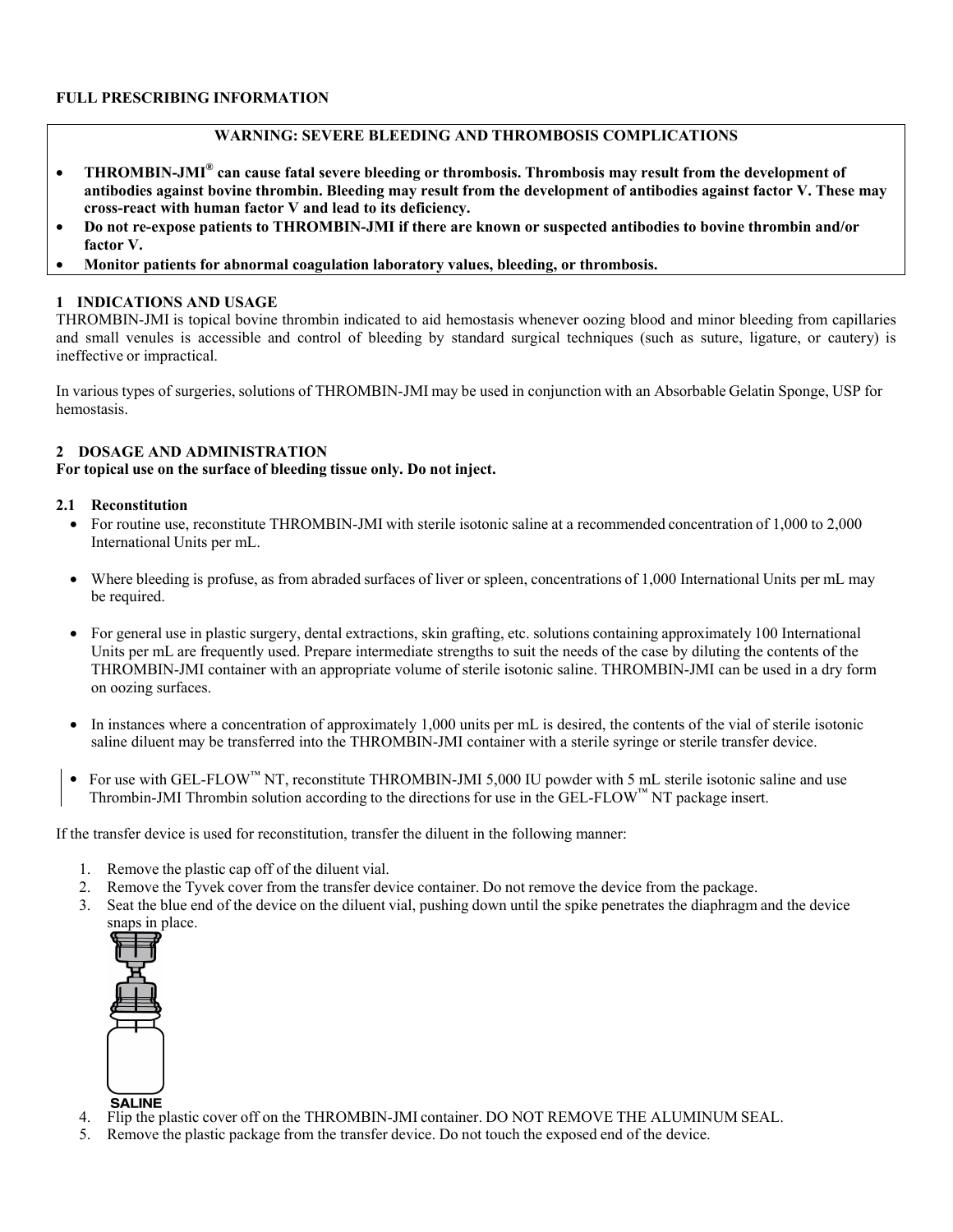6. Invert the vial of diluent and insert the clear end of the transfer device into the diaphragm of the THROMBIN-JMI



**CAUTION:** Solutions should be used promptly upon removal from the container. However, the solution may be refrigerated at 2°C - 8°C for up to 24 hours, or may be stored at room temperature for up to 8 hours after reconstitution.

# THROMBIN-JMI PUMP SPRAY KIT

Refer to THROMBIN-JMI Pump Spray Kit instructions for spray pump assembly and use. Each spray kit contains one vial of THROMBIN-JMI, one vial of diluent and one spray pump and actuator.

- 1. Remove the outer lid by pulling up at the indicated edge. The inner tray is sterile and suitable for introduction into any operating field.
- 2. Remove the cover on inner tray to expose sterile contents.
- 3. Reconstitute the THROMBIN-JMI to desired potency by introducing sterile isotonic saline with a sterile syringe or a sterile transfer device. If the transfer device is used, follow the previously described procedure.
- 4. When the THROMBIN-JMI is completely dissolved, open vial by flipping up metal and tearing counterclockwise.
- 5. Remove the rubber diaphragm from vial. Remove pump with protective cap from tray and snap onto vial.



Remove protective cap and attach actuator.



- 7. To spray, hold vial upright or at a slight angle. Several strokes of the pump will be required to expel the solution.
- 8. Discard unused contents and pump: DO NOT TRANSFER SPRAY PUMP TO ANOTHER VIAL.

## THROMBIN-JMI SYRINGE SPRAY KIT

Refer to THROMBIN-JMI Syringe Spray Kit instructions for spray syringe assembly and use. Each syringe kit contains one vial of THROMBIN-JMI, one vial of diluent and one spray tip and syringe.

- 1. Remove the outer lid by pulling up at the indicated edge. The inner tray is sterile and suitable for introduction into any operating field.
- 2. Remove the cover on the inner tray to expose sterile contents.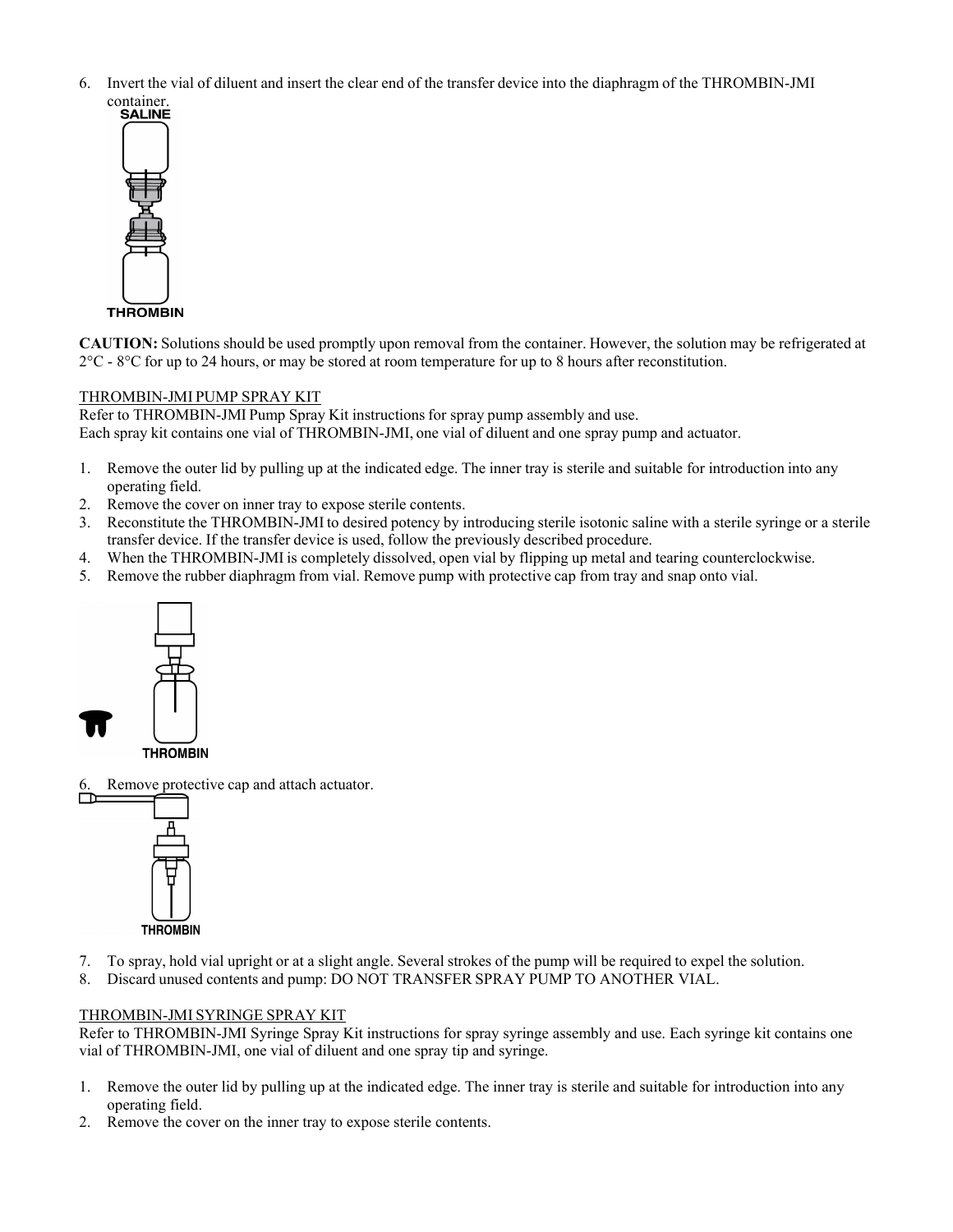- 3. Using the sterile syringe equipped with a transfer device, draw the desired amount of saline diluent from the vial into the syringe.
- 4. Inject the saline diluent into the THROMBIN-JMI thrombin vial from the syringe to reconstitute the THROMBIN-JMI thrombin powder.
- 5. When the THROMBIN-JMI powder is completely dissolved, draw the THROMBIN-JMI Thrombin solution into the syringe.
- 6. Remove the syringe from the transfer device by turning syringe counterclockwise.



7. Affix spray tip by pushing down and turning clockwise until the spray tip locks in place.



- 8. To spray, depress the syringe plunger in a normal fashion to dispense the THROMBIN-JMI Thrombin solution through the tip in a fine spray.
- 9. Discard unused contents and syringe.

*For use of Thrombin-JMI 5,000 IU Syringe Spray Kit with GEL-FLOW™ NT:* 

- 1. Remove the outer lid by pulling up at the indicated edge. The inner tray is sterile and suitable for introduction into any operating field.
- 2. Remove the cover on the inner tray to expose sterile contents.
- 3. Using the sterile syringe equipped with a transfer device, draw all of the 5 mL of the saline diluent from the vial into the syringe.
- 4. Inject the saline diluent into the THROMBIN-JMI thrombin vial from the syringe to reconstitute the THROMBIN-JMI thrombin powder.
- 5. When the THROMBIN-JMI powder is completely dissolved, draw the THROMBIN-JMI Thrombin solution into the syringe.
- 6. Remove the syringe from the transfer device by turning syringe counterclockwise.



- 7. DISCARD the SPRAY TIP.
- 8. Use Thrombin-JMI Thrombin solution syringe according to the directions for use in the GEL-FLOW $^{\text{TM}}$  NT package insert.

#### THROMBIN-JMI EPISTAXIS KIT

Refer to THROMBIN-JMI Epistaxis Kit instructions for accessory assembly and use. Each epistaxis kit contains one vial of THROMBIN-JMI, one vial of diluent and one nasal drug delivery device.

- 1. Remove the outer lid by pulling up at the indicated edge. The inner tray is sterile and suitable for introduction into any operating field.
- 2. Remove the cover on the inner tray to expose sterile contents.
- 3. Using the sterile syringe equipped with a transfer device, draw the desired amount of saline diluent from the vial into the syringe.
- 4. Inject the saline diluent into the THROMBIN-JMI thrombin vial from the syringe to reconstitute the THROMBIN-JMI thrombin powder.
- 5. When the THROMBIN-JMI powder is completely dissolved, draw the THROMBIN-JMI Thrombin solution into the syringe.
- 6. Remove the syringe from the transfer device by turning syringe counterclockwise.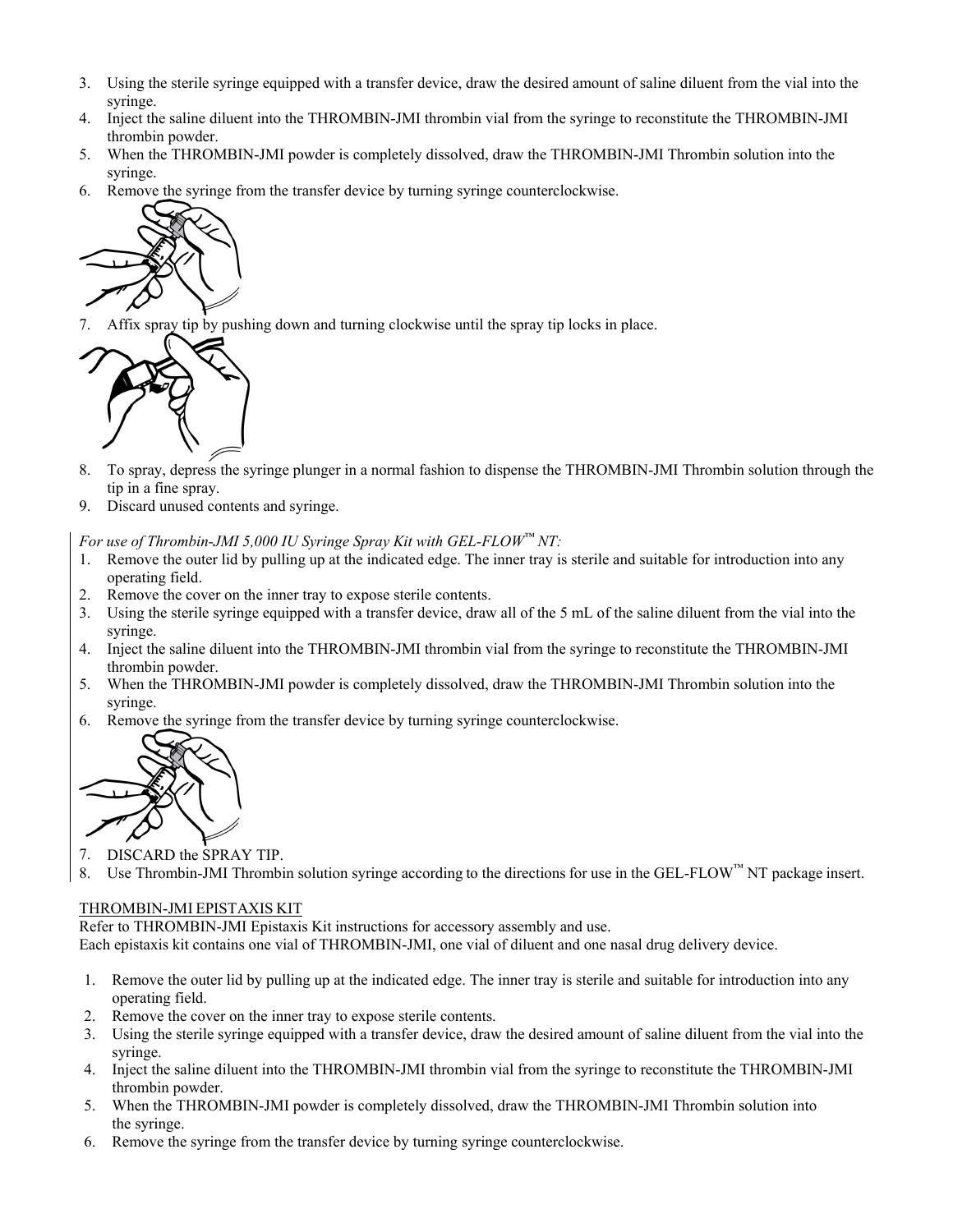

7. Affix the nasal drug delivery device on to the syringe by pushing the device down onto the THROMBIN-JMI thrombin solution filled syringe and turn clockwise until the nasal drug delivery device locks in place.



- 8. Insert the nasal drug delivery device into the naris and spray the THROMBIN-JMI thrombin solution onto the nasal mucosa through the nasal drug delivery device by depressing the syringe plunger using mild or moderate pressure on the syringe plunger.
- 9. After administration of THROMBIN-JMI, the device may be removed immediately or briefly held in the nasal passage.
- 10. Discard the unused contents, nasal drug delivery device, and the syringe.

# **2.2 Administration**

## Topical application of THROMBIN-JMI

- 1. The recipient surface should be sponged (not wiped) free of blood before THROMBIN-JMIis applied.
- 2. A spray may be used or the surface may be flooded using a sterile syringe and small gauge needle. The most effective hemostasis results occur when the THROMBIN-JMI mixes freely with the blood as soon as it reaches the surface.
- 3. Sponging of the treated surfaces should be avoided to assure that the clot remains securely in place.

## Use in conjunction with Absorbable Gelatin Sponge

Consult the Absorbable Gelatin Sponge, USP labeling for complete information for use prior to utilizing the following thrombin saturated sponge procedure.

- 1. Prepare THROMBIN-JMI solution to desired strength.
- 2. Immerse sponge strips of the desired size in THROMBIN-JMI solution. Knead the sponge strips vigorously with moistened, gloved fingers to remove trapped air, thereby facilitating saturation of the sponge.
- 3. Apply saturated sponge to bleeding area. Hold in place with a pledget of cotton or a small gauze sponge until hemostasis occurs.

## Use in conjunction with GEL-FLOW™ NT

THROMBIN-JMI may also be used with GEL-FLOW<sup>™</sup> NT according to the directions for use in the GEL-FLOW<sup>™</sup> NT package insert.

## **3 DOSAGE FORMS AND STRENGTHS**

THROMBIN-JMI (Thrombin, Topical (Bovine) U.S.P.), Solution for topical use is supplied in the following packages: Vial: 5,000 IU vial with 5 mL diluent. Vial: 20,000 IU vial with 20 mL diluent.

THROMBIN-JMI Pump Spray Kit is supplied in the following packages: Pump Spray Kit: 20,000 IU vial with 20 mL diluent, spray pump and actuator.

THROMBIN-JMI Syringe Spray Kit is supplied in the following packages: Syringe Spray Kit: 5,000 IU vial with 5 mL diluent, spray tip and syringe. Syringe Spray Kit: 20,000 IU vial with 20 mL diluent, spray tip and syringe.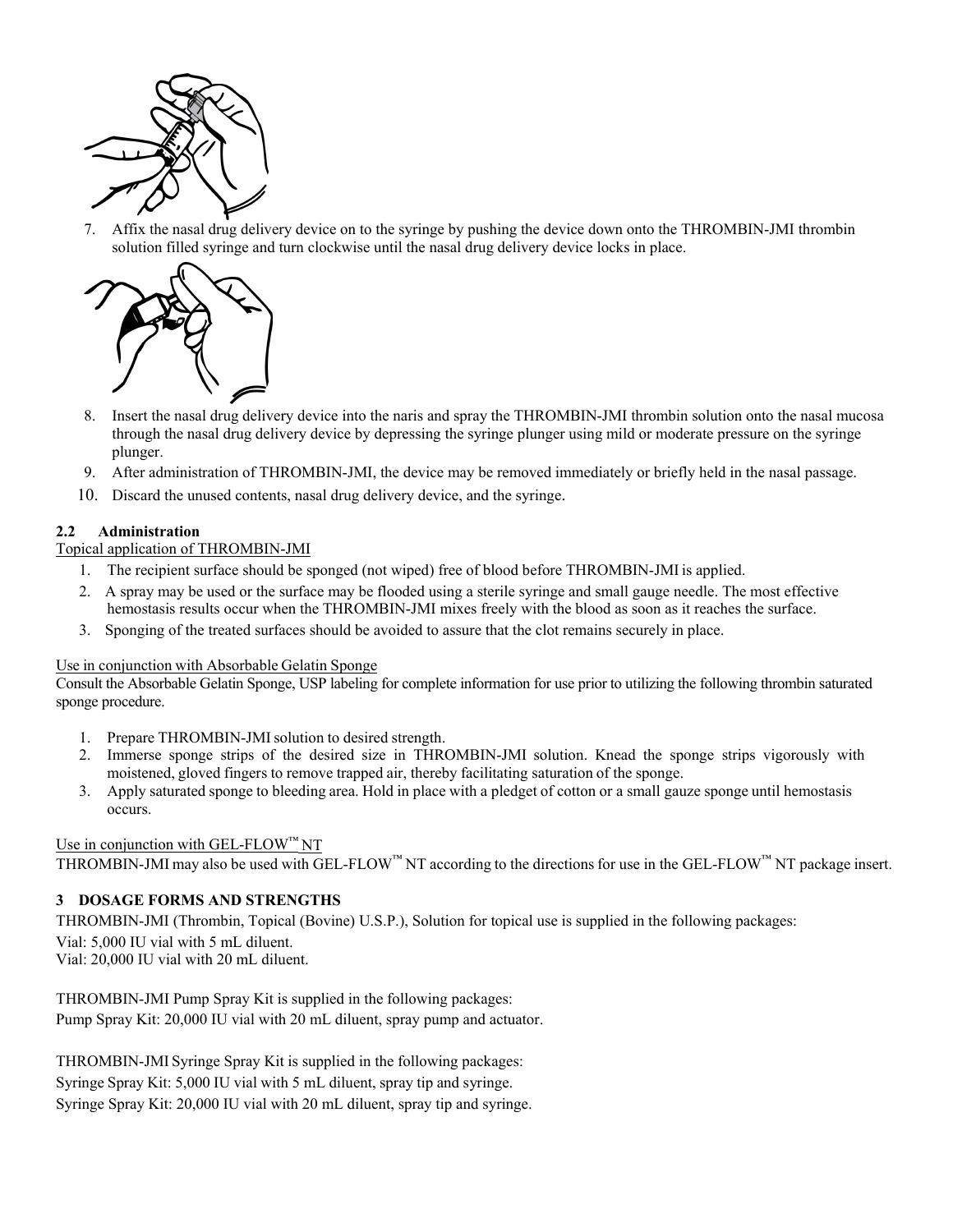THROMBIN-JMI Epistaxis Kit is supplied in the following packages:

5,000 IU vial with 5 mL diluent, nasal drug delivery device and syringe.

# THROMBIN-JMI<sup>®</sup> is supplied in the Gelfoam-JMI<sup>™</sup> Kits:

Gelfoam-JMI™ Sponge Kit (Gelfoam**®** Absorbable Gelatin Sponge, USP and Thrombin, Topical (Bovine) U.S.P., THROMBIN-JMI**®**, 5,000 IU vial with 5 mL diluent).

Gelfoam-JMI™ Powder Kit (Gelfoam® Absorbable Gelatin Powder and Thrombin, Topical (Bovine) U.S.P., THROMBIN-JMI®, 5,000 IU with 5 mL diluent).

# THROMBIN-JMI**®** 5,000 IU Syringe Spray Kit is supplied in the GEL- FLOW™ Kit:

GEL-FLOW™ Kit (GEL-FLOW™ NT Absorbable Gelatin Powder and Thrombin, Topical (Bovine) U.S.P., THROMBIN-JMI**®**, 5,000 IU Syringe Spray Kit).

# **4 CONTRAINDICATIONS**

- Do not inject directly into the circulatory system. Because of its action in the clotting mechanism, THROMBIN-JMI can cause extensive intravascular clotting or death.
- Do not re-expose patients to THROMBIN-JMI if there are known or suspected antibodies to bovine thrombin and/or factor V.
- Do not administer to patients with a history of hypersensitivity to THROMBIN-JMI, its components and/or to material of bovine origin.
- Do not use for treatment of severe or brisk arterial bleeding.

# **5 WARNINGS AND PRECAUTIONS**

# **Warning: Severe Bleeding and Thrombosis Complications**

# **5.1 Hypersensitivity Reactions**

- Allergic reactions, including anaphylactic/anaphylactoid reactions, have been reported following administration of THROMBIN-JMI.
- Institute intensive supportive measures and treat individual symptoms. Secure the airway and establish adequate respiratory exchange.

# **5.2 Thrombosis**

THROMBIN-JMI causes thrombosis if it enters the circulatory system. Apply topically. DO NOT INJECT.

# **5.3 Immunogenicity**

Inhibitory antibodies may develop in patients and interfere with hemostasis**.** Monitor patients for abnormal coagulation laboratory values, bleeding, or thrombosis.

# **6 ADVERSE REACTIONS**

The most common adverse reactions (incidence greater than or equal to 2%) following administration of THROMBIN-JMI were: hypersensitivity, bleeding, anemia, post-operative wound infection, thromboembolic events, hypotension, pyrexia, tachycardia and thrombocytopenia.

# **6.1 Clinical Trials Experience**

Because clinical trials are conducted under widely varying conditions, adverse reaction rates observed in the clinical trials of a drug cannot be directly compared to rates in the clinical trials of another drug and may not reflect the rates observed in practice.

The safety assessment of THROMBIN-JMI is based primarily on the review of post marketing experience including three (3) randomized controlled clinical trials in which THROMBIN-JMI was used as a comparator and one (1) observational study. In these studies, the most common adverse reactions (incidence greater than or equal to 2%) following administration of THROMBIN-JMI were: hypersensitivity, bleeding, anemia, post-operative wound infection, thromboembolic events, hypotension, pyrexia, tachycardia and thrombocytopenia [*see Clinical Studies (14)*].

## **6.2 Postmarketing Experience**

The following serious adverse reactions have been identified during post approval use of THROMBIN-JMI: anaphylactic reactions, prolonged prothrombin time, prolonged activated partial thromboplastin time, disseminated intravascular coagulation, factor V deficiency, post-procedural hematoma, swelling and Staphylococcal wound infection. Because these reactions are reported voluntarily from a population of uncertain size, it is not always possible to reliably estimate their frequency or establish a causal relationship to drug exposure.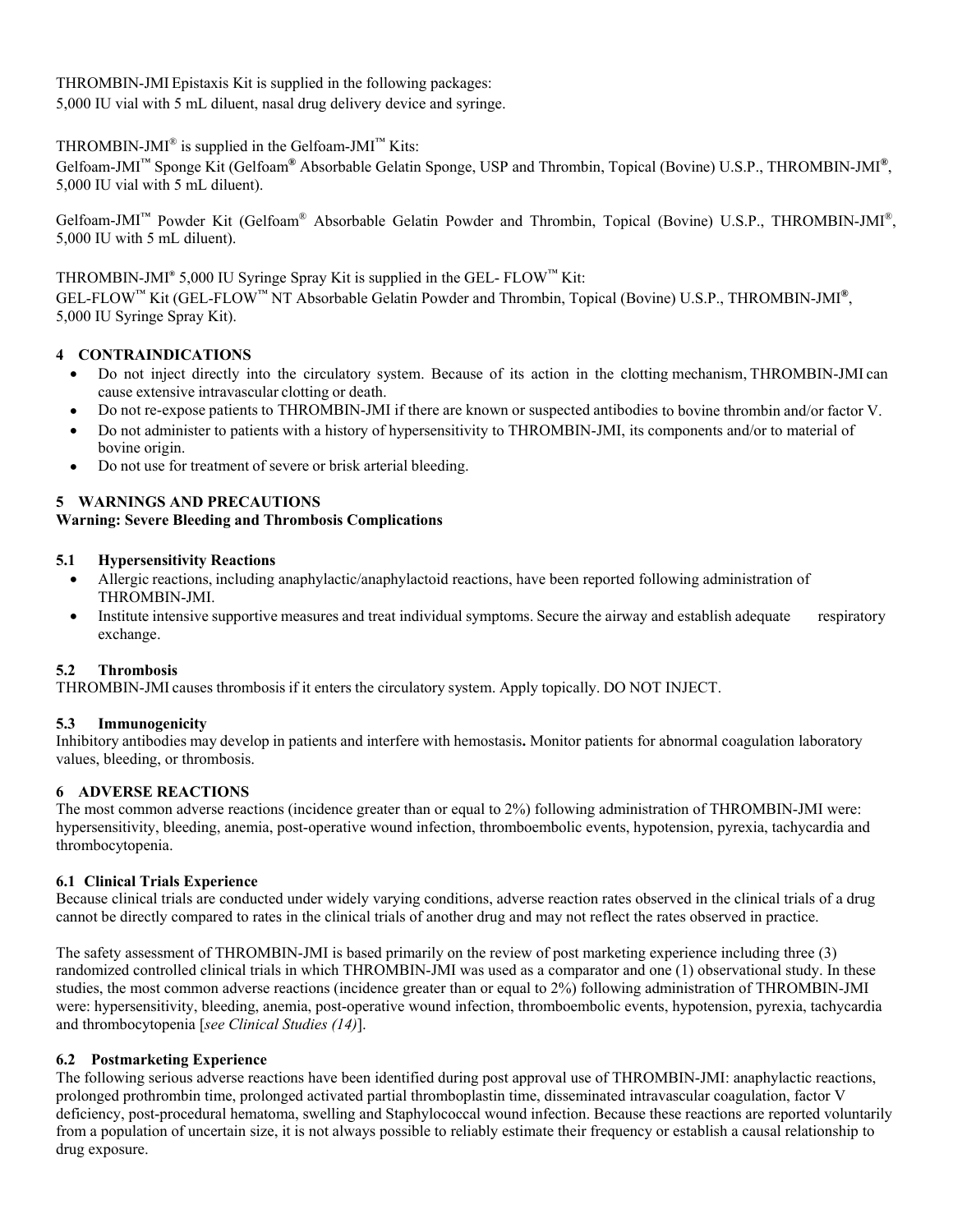# **8 USE IN SPECIFIC POPULATIONS**

## **8.1 Pregnancy**

Animal reproduction studies have not been conducted with THROMBIN-JMI. It is also not known whether THROMBIN-JMI can cause fetal harm when administered to a pregnant woman or can affect reproduction capacity. THROMBIN-JMI should be given to a pregnant woman only if clearly needed.

# **8.2 Labor and Delivery**

Information is unknown.

# **8.3 Nursing Mothers**

It is not known whether this drug is excreted in human milk. Because many drugs are excreted in human milk, caution should be exercised when THROMBIN-JMI is administered to a nursing woman.

# **8.4 Pediatric Use**

Safety and effectiveness in children have not been established

# **8.5 Geriatric Use**

Clinical studies of THROMBIN-JMI did not include sufficient numbers of subjects aged 65 and over to determine whether they respond differently from younger subjects. Other reported clinical experience has not identified differences in responses between the elderly and younger patients. In general, dose selection for an elderly patient should be cautious, usually starting at the low end of the dosing range, reflecting the greater frequency of decreased hepatic, renal, or cardiac function, and of concomitant disease or other drug therapy.

# **11 DESCRIPTION**

THROMBIN-JMI, Thrombin, Topical (Bovine), is a protein substance produced through a conversion reaction in which prothrombin of bovine origin is activated by tissue thromboplastin of bovine origin in the presence of calcium chloride. It is supplied as a sterile powder that has been freeze-dried in the final container. Also contained in the preparation are mannitol and sodium chloride. Mannitol is included to make the dried product friable and more readily soluble. The product contains no preservative.

THROMBIN-JMI has been chromatographically purified and further processed by ultrafiltration. Analytical studies demonstrate the current manufacturing process' capability to remove significant amounts of extraneous proteins, and result in a reduction of factor Va light chain content to levels below the limit of detection of semi-quantitative Western Blot assay (<92 ng/mL, when reconstituted as directed). The clinical significance of these findings is unknown.

# **12 CLINICAL PHARMACOLOGY**

## **12.1 Mechanism of Action**

THROMBIN-JMI requires no intermediate physiological agent for its action. It activates platelets and catalyzes the conversion of fibrinogen to fibrin, which are essential steps for clot formation. Failure to clot blood occurs in the case where the primary clotting defect is the absence of fibrinogen itself. The speed with which thrombin clots blood is dependent upon the concentration of both thrombin and fibrinogen.

# **13 NONCLINICAL TOXICOLOGY**

## **13.2 Animal Toxicology and/or Pharmacology**

## Thrombin Concentration Study

In a blinded pre-clinical study conducted on a liver lesion model in swine, an inverse dose related response was observed between the visual bleeding scores and the thrombin<sup>\*</sup> concentration within the absorbable gelatin powder delivery system (GEL-FLOW<sup>TM</sup> NT) syringe, a device containing 550 mg of absorbable gelatin powder (GELFOAM® Powder). Bleeding was assigned scores according to a visual scale, with scores of 0 (no bleeding), 0.5 (ooze), 1 (very slight), 2 (slight), 3 (moderate), and 4 (severe). Scores of 1 and less were considered clinically acceptable. The 770 IU/mL thrombin concentration provided statistically significant lower bleeding scores than either 375 IU/mL or 250 IU/mL thrombin concentrations\*\* (Table 1). The results of this study showed that higher concentrations of thrombin within the GEL-FLOW<sup>TM</sup> NT syringe resulted in improved hemostasis as measured by lower bleeding scores. THROMBIN-JMI (Thrombin, Topical (Bovine) USP) was used for all thrombin concentrations tested in this study. \*\*Per the THROMBIN-JMI prescribing information, for routine use THROMBIN-JMI is reconstituted with sterile isotonic saline at a recommended concentration of 1,000 to 2,000 International Units per mL.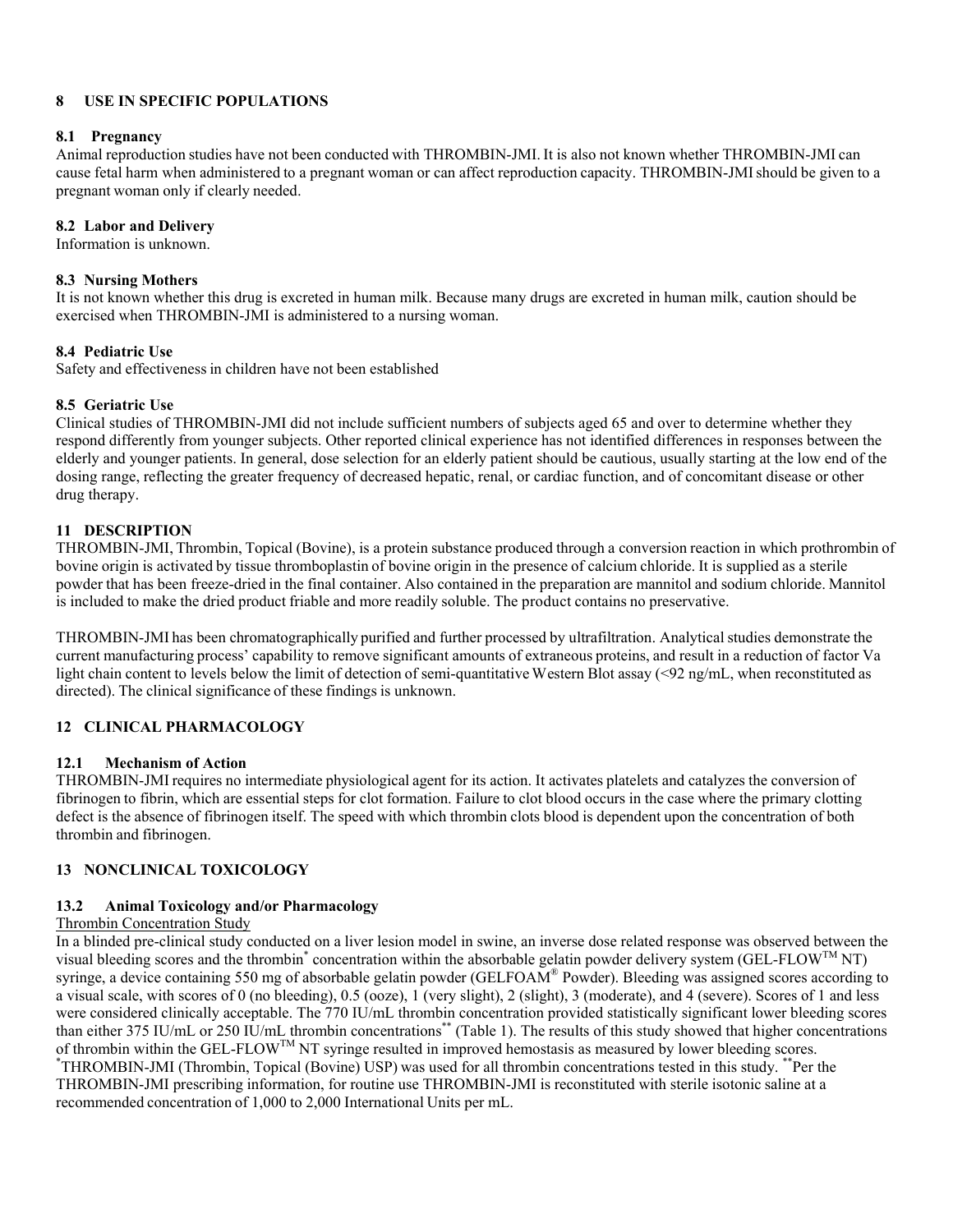**Table 1: Comparison of Effect on Hemostasis of Varying Thrombin Concentrations in GEL-FLOWTM NT as Measured by Bleeding Scores in Swine Liver Lesion Model** 

| <b>Comparison of Effect on Bleeding Scores of Varying Thrombin Concentrations</b><br>in GEL-FLOW <sup>TM</sup> NT in Animal Model using Repeated Measures Logistic<br>Regression |                                         |                                         |                                       |
|----------------------------------------------------------------------------------------------------------------------------------------------------------------------------------|-----------------------------------------|-----------------------------------------|---------------------------------------|
| <b>Parameter</b>                                                                                                                                                                 | $250$ IU/mL<br>Mean (Standard<br>Error) | $375$ IU/mL<br>Mean (Standard<br>Error) | 770 IU/mL<br>Mean (Standard<br>Error) |
| 3 Minute<br><b>Bleeding Score</b>                                                                                                                                                | 1.8(0.2)                                | 1.6(0.2)                                | $0.7\overline{(0.2)}^{**}$            |
| 6 Minute<br><b>Bleeding Score</b>                                                                                                                                                | 1.7(0.2)                                | 1.5(0.2)                                | $0.6(0.2)^{**}$                       |
| 9 Minute<br><b>Bleeding Score</b>                                                                                                                                                | 1.5(0.2)                                | 1.2(0.2)                                | $0.5(0.2)^{**}$                       |
| 12 Minute<br><b>Bleeding Score</b>                                                                                                                                               | 1.4(0.2)                                | 1.0(0.2)                                | 0.4(0.2)                              |

Significantly different from 250 IU/mL at the 0.05 significance level. Tukey adjusted p-value for multiple comparisons. Significantly different from both 250 and 375 IU/mL at <0.001 significance level. Tukey adjusted p-values for multiple comparisons.

# **14 CLINICAL STUDIES**

In a randomized, double-blinded, controlled trial that compared recombinant human thrombin to THROMBIN-JMI, 206 patients received THROMBIN-JMI and 205 patients received recombinant human thrombin as adjuncts to hemostasis in liver resection, spine, peripheral arterial bypass, and dialysis access surgeries. Four hundred one (401) patients completed the trial. The reported adverse reactions in both treatment groups were: cardiac events (18%), hypersensitivity (17%), other infections (15%), bleeding (11%), postoperative wound infection (10%) and thromboembolic events (5%). Among 200 patients who were evaluated for the presence of antibodies to THROMBIN-JMI, 10 patient (5%) were positive at baseline and 43 (21.5%) after treatment. The seroconversion rate in THROMBIN-JMI group was 18.4%.

In another multicenter, prospective, randomized, double-blinded, controlled trial that compared plasma-derived human thrombin to THROMBIN-JMI, 152 patients received THROMBIN-JMI and 153 patients received human thrombin applied topically to the target bleeding site with a gelatin sponge. Serious adverse reactions (pyrexia and post-procedural hematoma) were reported in two patients receiving THROMBIN-JMI. In this study, 16 out of 126 (12.7%) patients who received THROMBIN-JMI demonstrated seroconversion for at least one of the four antibodies assayed. The four separate ELISA assays used to detect development of antibodies and the corresponding antibody development rates included: 1) Anti-bovine thrombin 10/126 (7.94%), 2) Anti-bovine factor V/Va 12/126 (9.52%), 3) Anti-human thrombin 3/126 (2.38%) and 4) Anti-human factor V/Va 0/126 (0%).The effect of repeat exposure was evaluated in a third multi-center, prospective, randomized, double-blinded, controlled trial on 72 patients with diabetic foot ulcers, using a gel prepared with THROMBIN-JMI and autologous platelet rich plasma that was applied weekly for 12 weeks. Forty (40) patients were treated with the gel at fourteen (14) sites. Safety parameters were evaluated during the 12 weeks of treatment and the three month follow-up period. No serious adverse reactions related to the gel treatment were reported.

A total of 554 subjects were enrolled, in a multi-center, open-label, observational study (MOSAIC) conducted to assess the effect of possible exposure to THROMBIN-JMI on activated partial thromboplastin time (aPTT) at 48 hours post-surgery in subjects with likelihood of prior exposure to THROMBIN-JMI within the past 4 years. Of the 554 subjects, 550 had undergone surgery and completed the study. A total of 384 subjects undergoing vascular surgeries, neurosurgeries and orthopedic surgeries were exposed to THROMBIN-JMI (5,000 international units to 20,000 international units).

In this study, the impact of exposure to THROMBIN-JMI in 78 subjects who were positive for anti-bovine thrombin (aBT) antibodies prior to surgery was compared with 140 subjects who did not have any aBT antibodies and were not exposed to THROMBIN-JMI. The study did not meet the pre-specified primary endpoint, a mean change from baseline in aPTT at 48 hours post-surgery. The study was not powered to detect coagulopathy related to an immune response after bovine thrombin use.

A post hoc analysis was performed in which subjects who underwent surgery were re-assigned to one of four exploratory cohorts based on the presence or absence of pre-surgery anti-bovine factor V/anti-bovine factor V active (aBV/Va) antibodies and whether or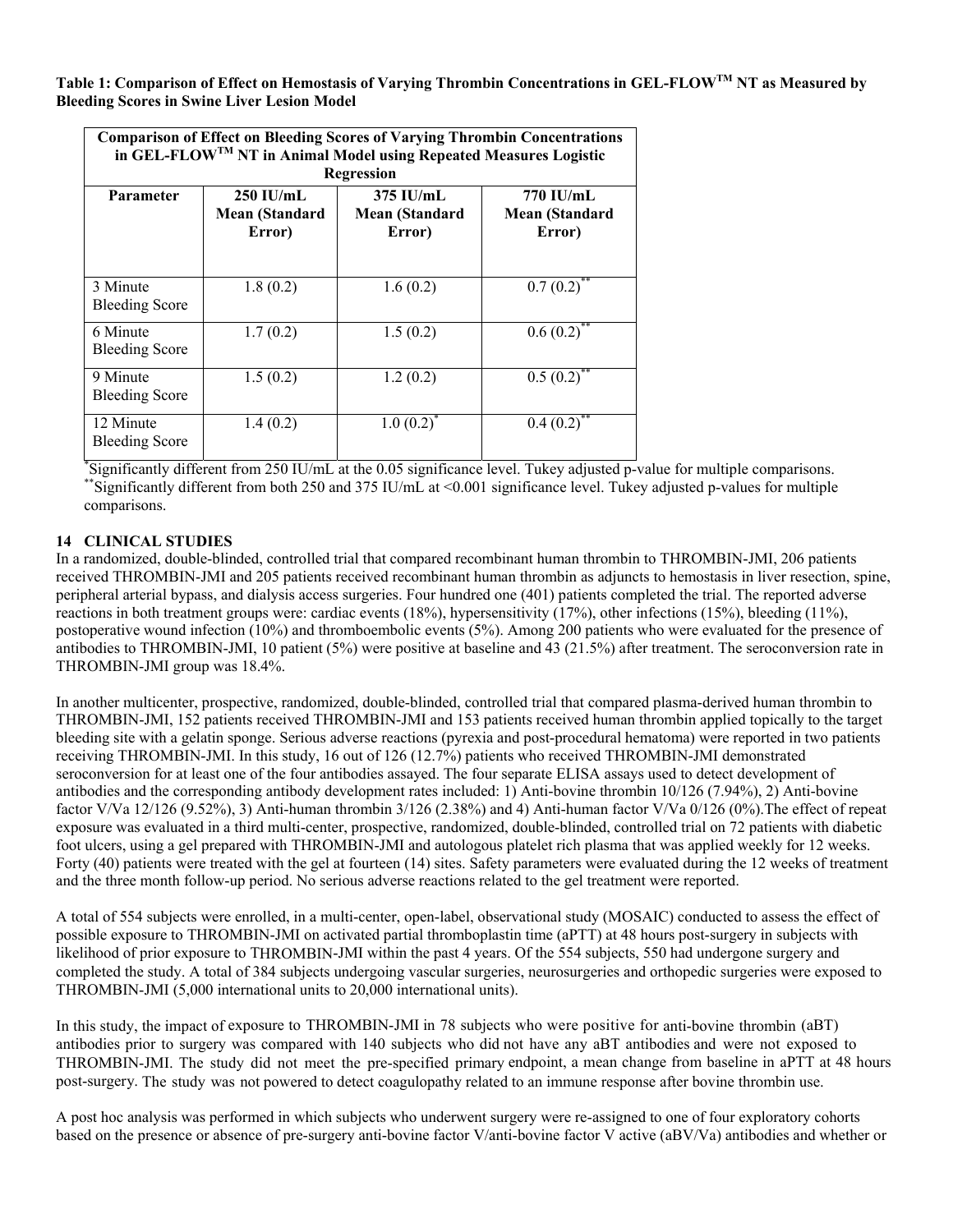not they were administered THROMBIN-JMI during the study surgery. Non-inferiority (based on aPTT) was observed in these exploratory cohorts at all-time points of 48 hours, 4 weeks and 8 weeks post-surgery.

For the primary study cohort (THROMBIN-JMI use in subjects with baseline positive aBT or positive aBV/Va), there was a higher incidence of seroconversion from anti human thrombin (aHT) negative at baseline to post-surgery positive compared to the primary reference cohort (no THROMBIN-JMI use in subjects with baseline negative aBT or negative aBV/Va). This difference was not present at 48 hours after surgery but was evident at 4 weeks and 8 weeks post-surgery. A similar immunological response with aBT and aBV/Va antibodies was observed following THROMBIN-JMI administration.

Secondary immune responses in patients treated with THROMBIN-JMI were evidenced by the generation of anti-bovine and anti-human thrombin and factor V/Va antibodies, consistent with known immunogenicity of topical bovine thrombin.

#### **16 HOW SUPPLIED/STORAGE AND HANDLING**

Not made with natural rubber latex.

THROMBIN-JMI $^{\circ}$  is supplied in the following packages:

**NDC** 60793-215-05 Vial: 5,000 IU vial with 5 mL diluent.

**NDC** 60793-217-20 Vial: 20,000 IU vial with 20 mL diluent.

THROMBIN-JMI® Pump Spray Kit is supplied in the following package:

**NDC** 60793-217-21 Pump Spray Kit: 20,000 IU vial with 20 mL diluent, spray pump and actuator.

THROMBIN-JMI® Syringe Spray Kit is supplied in the following packages:

**NDC** 60793-705-05 Syringe Spray Kit: 5,000 IU vial with 5 mL diluent, spray tip and syringe.

**NDC** 60793-217-22 Syringe Spray Kit: 20,000 IU vial with 20 mL diluent, spray tip and syringe.

THROMBIN-JMI® Epistaxis Kit is supplied in the following package:

**NDC** 60793-205-05 Epistaxis Kit: 5,000 IU vial with 5 mL diluent, nasal drug delivery device and syringe.

THROMBIN-JMI<sup>®</sup> is supplied in the Gelfoam-JMI<sup>™</sup> Kits:

**GTIN** 00360793310107 (60793-310-10) Gelfoam-JMI™ Sponge Kit (Gelfoam**®** Absorbable Gelatin Sponge, USP and Thrombin, Topical (Bovine) U.S.P., THROMBIN-JMI**®,** 5,000 IU vial with 5 mL diluent).

**GTIN** 00360793410104 (60793-410-10) Gelfoam-JMI™ Powder Kit (Gelfoam® Absorbable Gelatin Powder and Thrombin, Topical (Bovine) U.S.P., THROMBIN-JMI®, 5,000 IU with 5 mL diluent).

THROMBIN-JMI® 5,000 IU Syringe Spray Kit is supplied in the GEL-  $FLOW^M$  Kit:

**GTIN** 00300092250018

GEL-FLOW™ Kit (GEL-FLOW™ NT Absorbable Gelatin Powder and Thrombin, Topical (Bovine) U.S.P., THROMBIN-JMI**®**, 5,000 IU Syringe Spray Kit).

Store THROMBIN-JMI at 2°C - 25°C (36°F - 77°F).